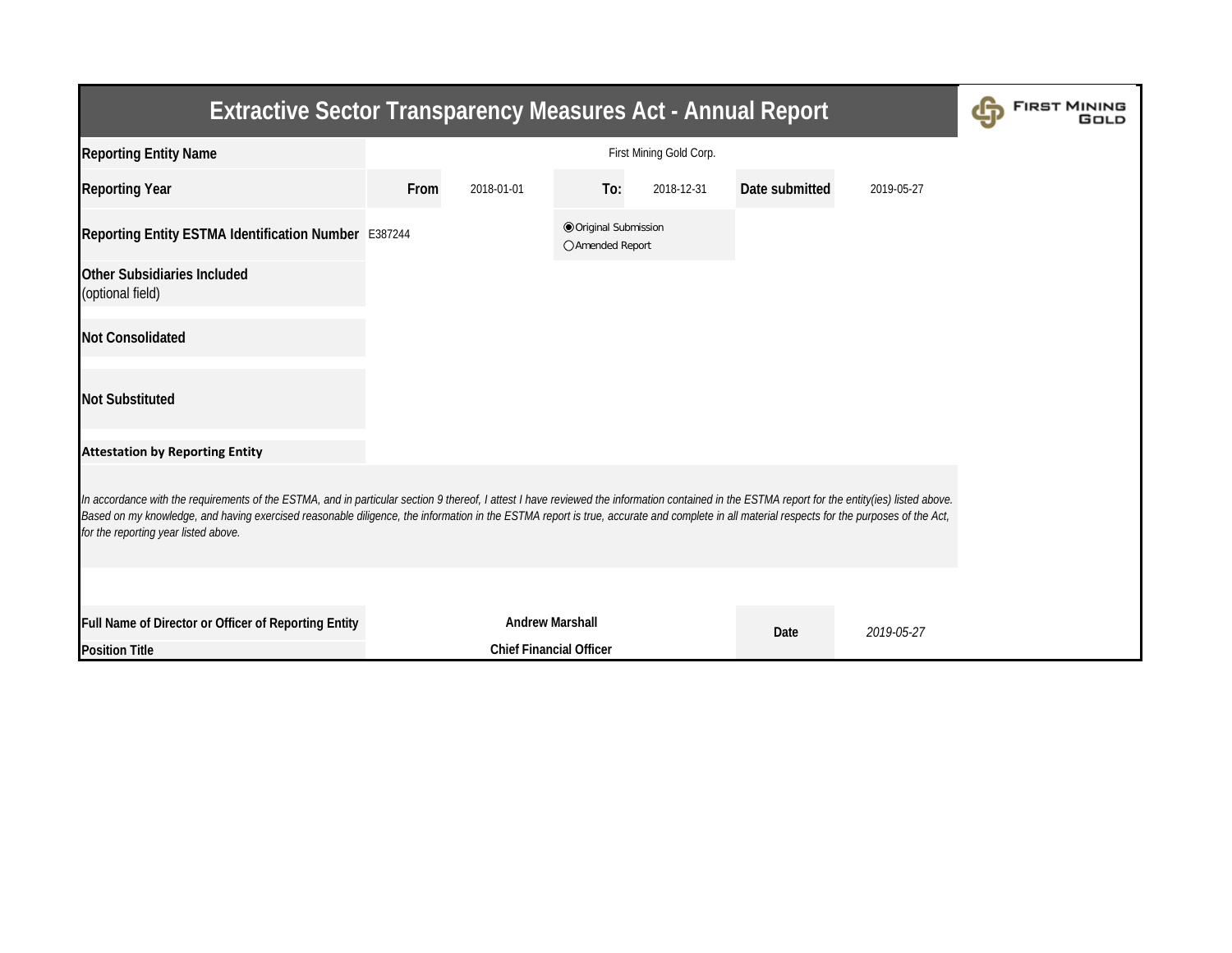| <b>Extractive Sector Transparency Measures Act - Annual Report</b>                                                                                                               |                                                                                                                                                                                                                                     |                                                                    |                                           |                  |                   |                                |                |                  |                                               |                                      | $\mathbf \Phi$ | <b>FIRST MINING</b><br>GoLD |
|----------------------------------------------------------------------------------------------------------------------------------------------------------------------------------|-------------------------------------------------------------------------------------------------------------------------------------------------------------------------------------------------------------------------------------|--------------------------------------------------------------------|-------------------------------------------|------------------|-------------------|--------------------------------|----------------|------------------|-----------------------------------------------|--------------------------------------|----------------|-----------------------------|
| <b>Reporting Year</b><br><b>Reporting Entity Name</b><br><b>Reporting Entity ESTMA</b><br><b>Identification Number</b><br><b>Subsidiary Reporting Entities (if</b><br>necessary) | From:                                                                                                                                                                                                                               | 2018-01-01                                                         | To:<br>First Mining Gold Corp.<br>E387244 | 2018-12-31       |                   | <b>Currency of the Report</b>  | CAD            |                  |                                               |                                      |                |                             |
| Payments by Payee                                                                                                                                                                |                                                                                                                                                                                                                                     |                                                                    |                                           |                  |                   |                                |                |                  |                                               |                                      |                |                             |
| Country                                                                                                                                                                          | Payee Name                                                                                                                                                                                                                          | Departments, Agency, etc<br>within Payee that Received<br>Payments | <b>Taxes</b>                              | <b>Royalties</b> | Fees <sup>1</sup> | <b>Production Entitlements</b> | <b>Bonuses</b> | <b>Dividends</b> | Infrastructure<br><b>Improvement Payments</b> | <b>Total Amount paid to</b><br>Payee |                | Notes <sup>2</sup>          |
| Canada -Newfoundland and Labrador                                                                                                                                                | Newfoundland Exchequer Account                                                                                                                                                                                                      |                                                                    |                                           |                  | 100,000           |                                |                |                  |                                               | 100,000                              |                |                             |
| Mexico                                                                                                                                                                           | Federal Government of<br>Mexico                                                                                                                                                                                                     | Tesoreria de la Federación<br>(TESOFE)                             |                                           |                  | 517,000           |                                |                |                  |                                               | 517,000                              |                |                             |
|                                                                                                                                                                                  |                                                                                                                                                                                                                                     |                                                                    |                                           |                  |                   |                                |                |                  |                                               |                                      |                |                             |
|                                                                                                                                                                                  | Total                                                                                                                                                                                                                               |                                                                    |                                           |                  | 617,000           |                                |                |                  |                                               | 617,000                              |                |                             |
| <b>Additional Notes:</b>                                                                                                                                                         | 1. Reported payments are rounded to the nearest CAD\$1,000<br>2. Includes payments made in foreign currencies. These payments are converted to Canadian dollars using the financial year-end rate as follows:<br>Mexican peso (MXN) | 0.0694                                                             |                                           |                  |                   |                                |                |                  |                                               |                                      |                |                             |